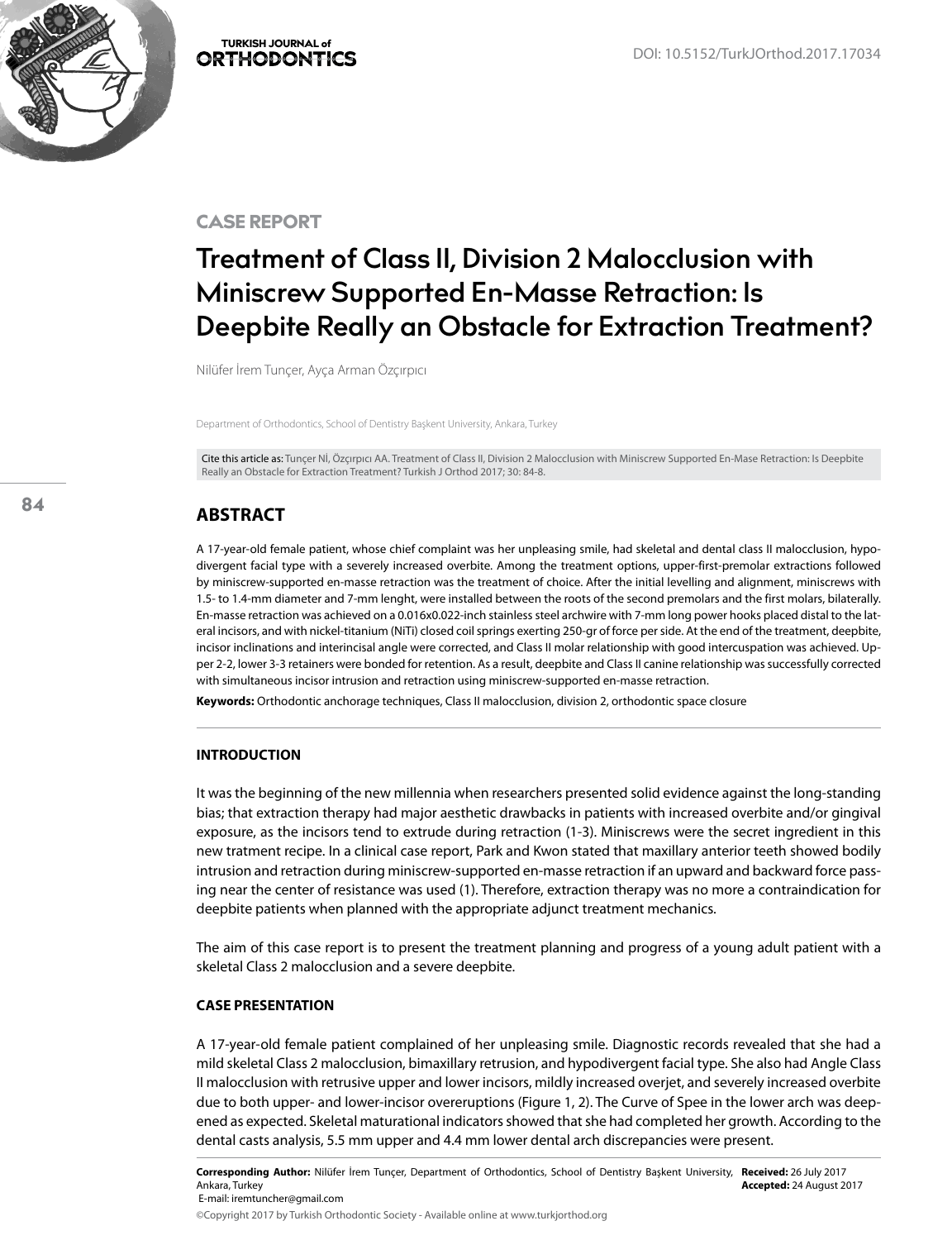

**Figure 1.** Pretreatment (T0) extraoral and intraoral photographs.

The following were the treatment options: mandibular advancement surgery, fixed functional appliance treatment with maxillary molar distalization, and upper-first-premolar extractions followed by miniscrew-supported en-masse retraction. The patient was reluctant to accept the first two treatment options, and she decided to proceed with extraction therapy followed by miniscrew-supported en-masse retraction.

After the extractions, 0.018x0.025-inch incisor and canine brackets, and 0.022x0.028-inch premolar brackets and molar tubes with MBT prescription (Victory™ Series, 3M Unitek, CA, USA) were bonded on the upper arch. Wider brackets and tubes were used at the posterior section, and the second molars were not bonded until the end of retraction to ease the sliding of the archwire through the slots. The incisor brackets were not bonded incisally to let them express their predetermined torque values.

After the maxillary dental arch was fully levelled and aligned, miniscrews 1.5- to 1.4-mm diameter and 7-mm lenght (AbsoAnchor, Dentos, Daegu, Korea), were installed between the roots of the second premolars and the first molars bilaterally, and 6-8 mm apically to the archwire level. En-masse retraction was achieved on a 0.016x0.022-inch stainless steel archwire with 7-mm-long power hooks (Ortho Organizers, CA, USA) placed distal to the

lateral incisors. From these power hooks, nickel-titanium (NiTi) closed coil springs (Ormco Corp, CA, USA) were attached to the miniscrews and adjusted to exert 250-gr of force per side (Figure 3). Retraction was ended when canines reached Class I relationship.

85

During en-masse retraction, molars moved distally and achieved a cusp-to-cusp relationship on the right side. At the end of the treatment, Class II molar relationship was preserved, and canines reached Class I canine relationship (Figure 4). Overbite and interincisal angles were overcorrected to provide retention of the deepbite. Supracrestal fiberotomies were performed around the formerly rotated teeth. Upper 2-2, lower 3-3 retainers were also bonded for retention (Figure 5, 6). The total treatment time was 29 months, without any significant root resorption.

#### **DISCUSSION**

Our aim in this case was to open the bite both with upper- and lower-incisor intrusions and still provide the patient with an aesthetic smile against her decreased lower facial height. We were aware that the treatment planning needed compromise, because the upper-incisor exposure was almost ideal at the beginning of the treatment and would worsen with intrusion. However, this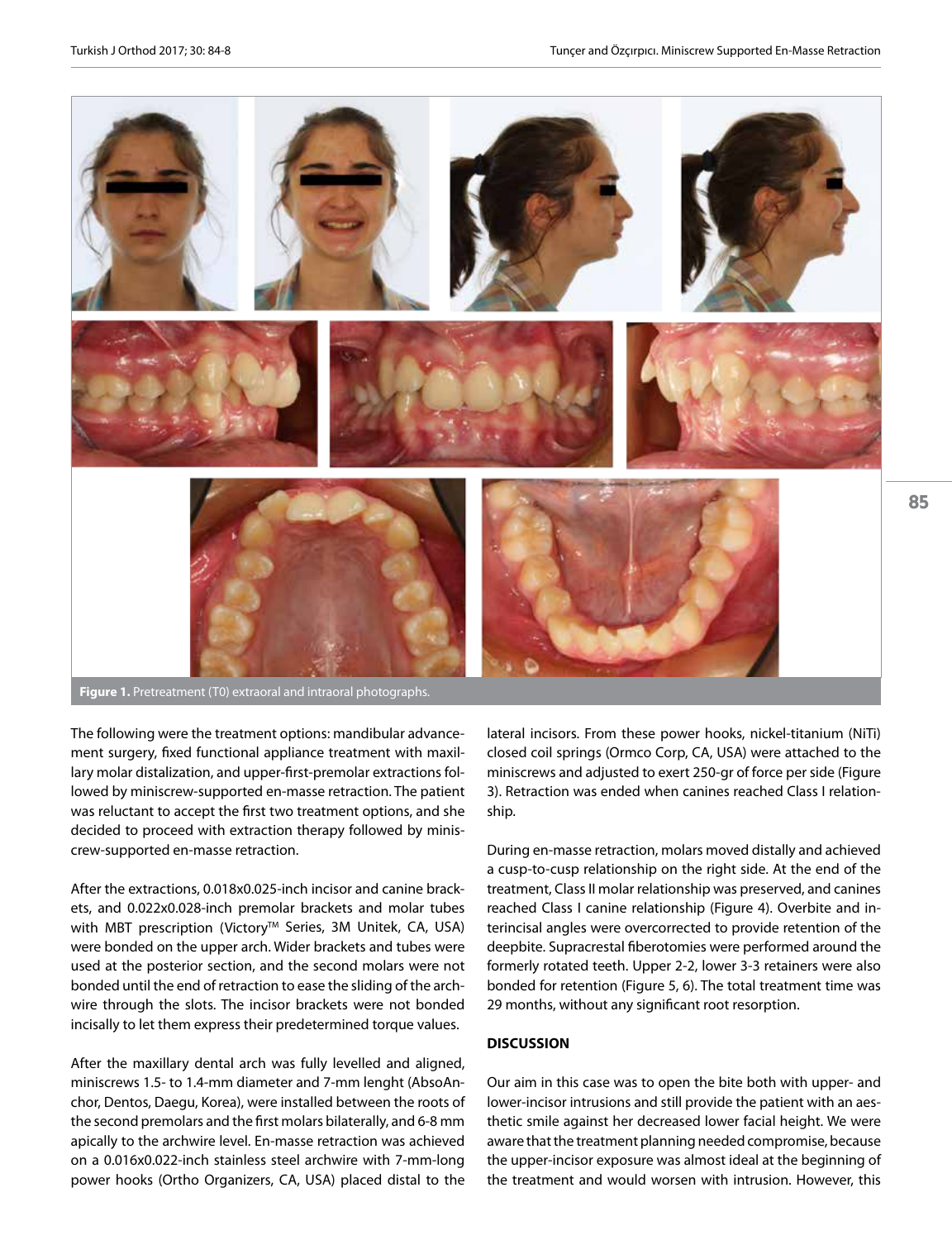



**Figure 2.** Pretreatment (T0) radiographic records; (a) lateral cephalometric radiograph, and (b) panoramic radiograph

was the best treatment approach we could offer the patient other than surgery, given the sagittal and vertical dimensions of the skeletal infrastructure.

Upper incisors intruded approximately 2.7 mm throughout the treatment period, 1 mm of which purely occurred during retraction, as a result of the vertical component of the retraction force. The effect of intrusion can also be confirmed with the upward movement of the root apices of the incisors (−1.5 mm) (Figure 7). Yet, the numerical value of the intrusion degree can be assumed to be much higher, because the incisors kept intruding, while the retraction process itself was forcing them to extrude.

When evaluated sagittally, the anterior teeth tipped palatally by 6°. The amount of incisal edge and apical root movement was 4.5 mm and 1.3 mm, respectively. The Ia/Io ratio (the amount of apical root movement over incisal edge movement) was found to be 0.29 (2). These data, altogether, indicate that en-masse retraction was primarily achieved by controlled tipping and partly by translation. This more parallel-like retraction pattern can be attributed to the level of force that is closer to the center of the resistance than conventional en-masse retraction.

The SNA angle decreased gradually during the treatment, whereas the SNB angle stayed almost the same, reducing the ANB angle. The A point moved 1.1 mm backwards as a result of 1.3 mm of apical root movement and 6° of palatal tipping (Figure 7). This movement of the A point can be explained as the result of alveolar remodeling that occurred together with the change in the axial inclinations of incisors, which is also shown in a prospective study conducted by Al-Nimri et al. (4) on cases presenting Class



**Figure 3.** Miniscrew-supported en-masse retraction mechanic.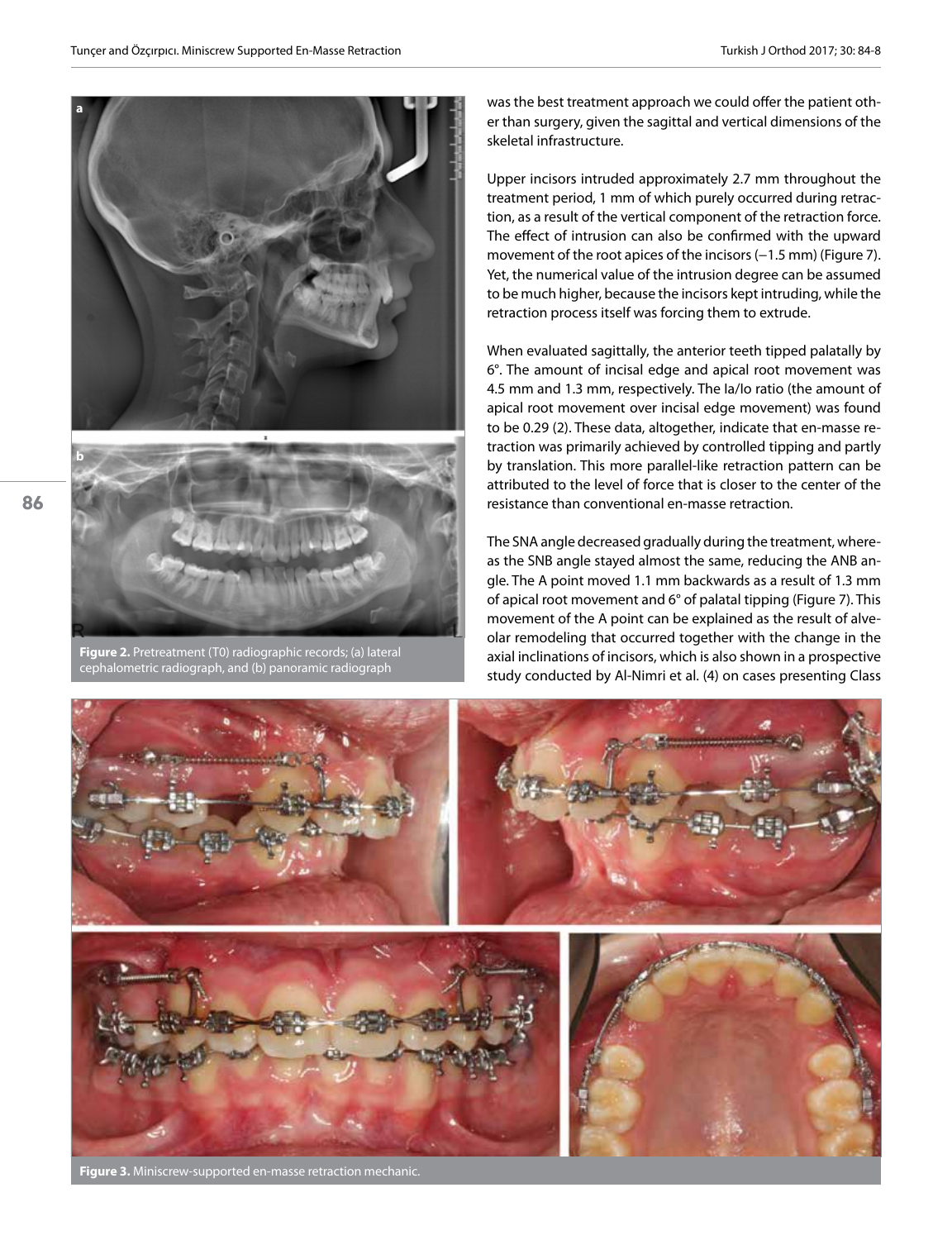